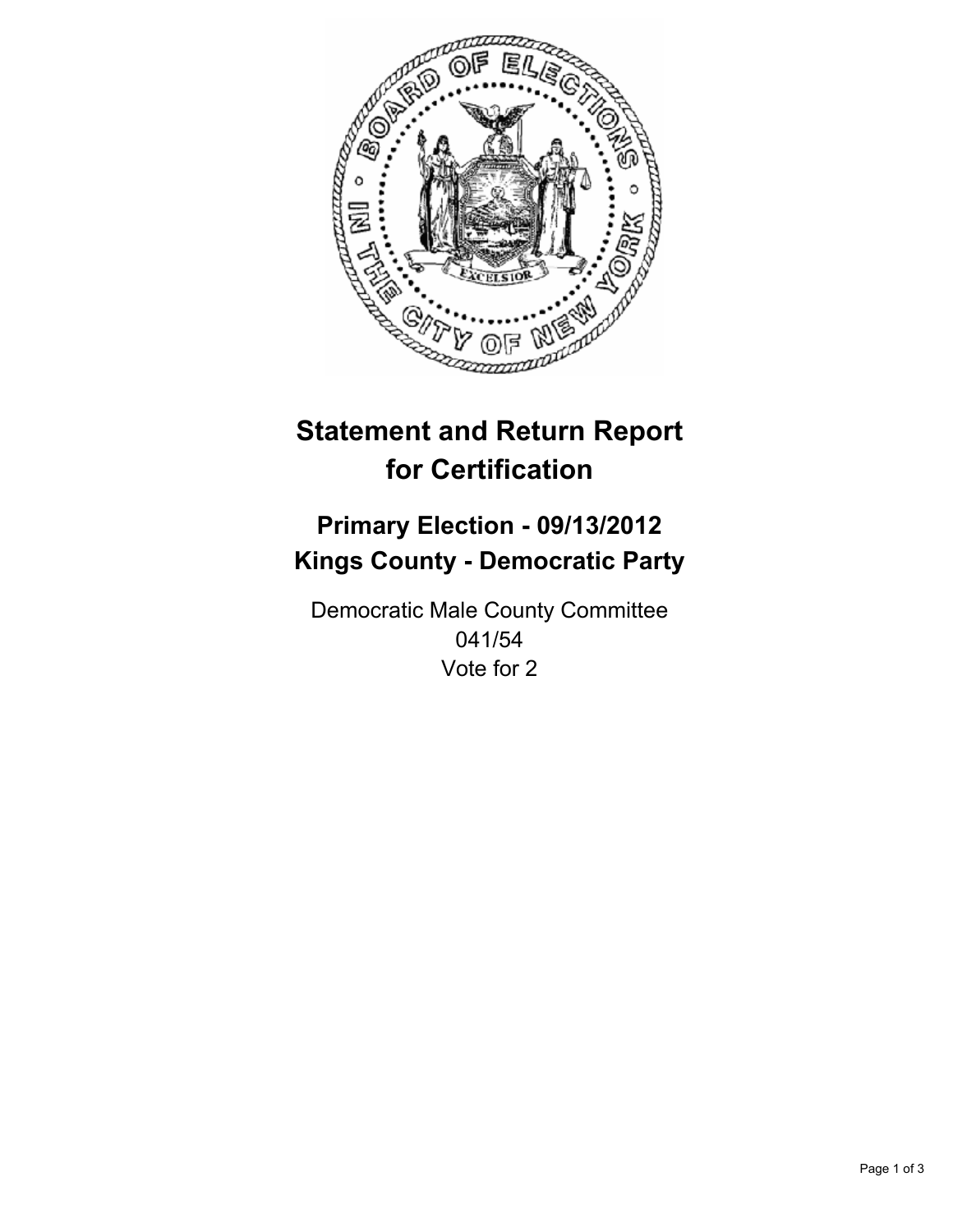

### **Assembly District 54**

| PUBLIC COUNTER                                           | 49 |
|----------------------------------------------------------|----|
| <b>EMERGENCY</b>                                         | 0  |
| ABSENTEE/MILITARY                                        | 2  |
| FEDERAL                                                  | 0  |
| <b>SPECIAL PRESIDENTIAL</b>                              | 0  |
| AFFIDAVIT                                                | 2  |
| <b>Total Ballots</b>                                     | 53 |
| Less - Inapplicable Federal/Special Presidential Ballots | 0  |
| <b>Total Applicable Ballots</b>                          | 53 |
| <b>SCOTTY DUMAS</b>                                      | 16 |
| <b>ELVIN SANTIAGO</b>                                    | 19 |
| <b>NEAL MUHAMMED</b>                                     | 12 |
| <b>Total Votes</b>                                       | 47 |
| Unrecorded                                               | 59 |